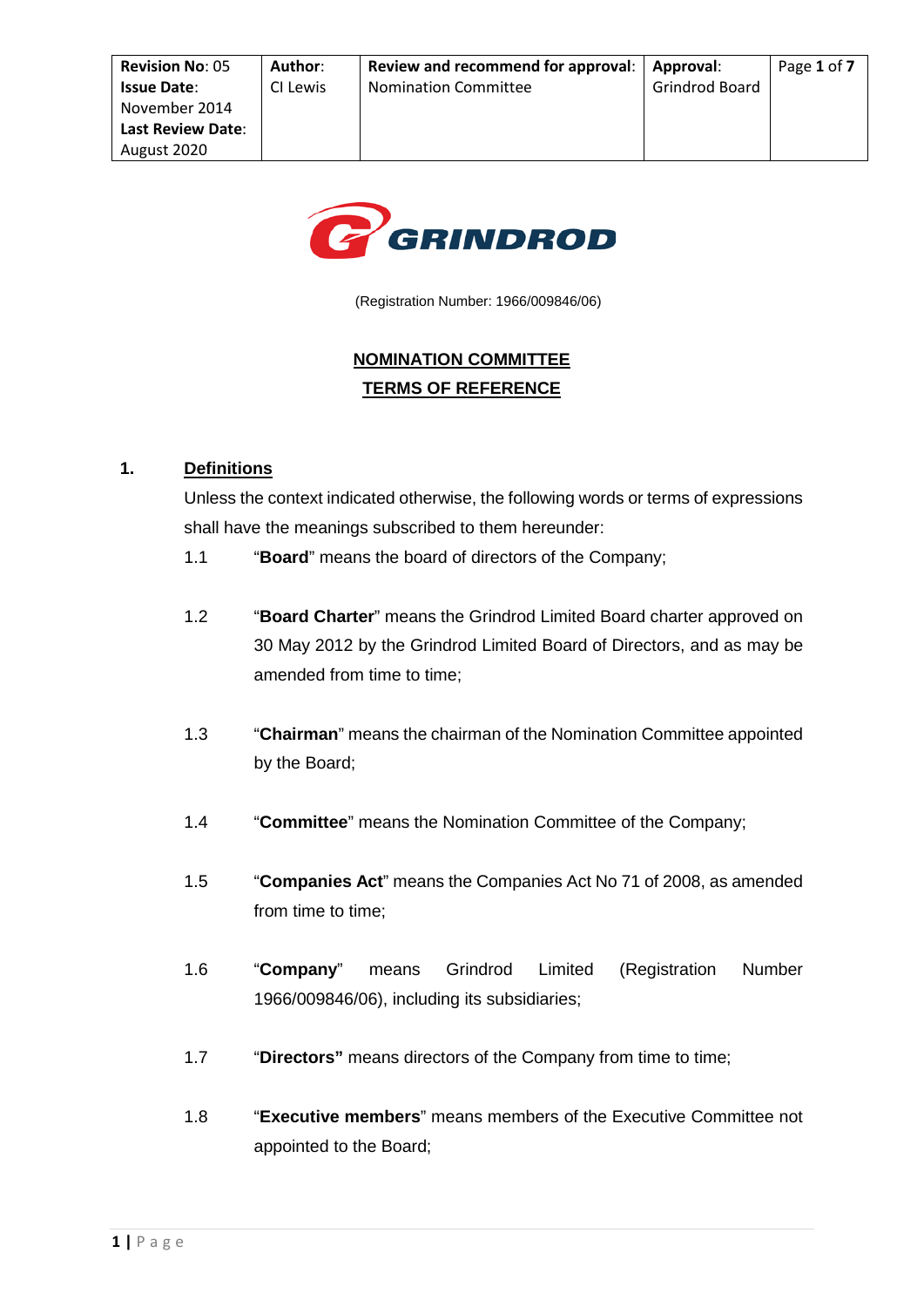- 1.9 "**JSE Listings Requirements"** means the requirements issued by the JSE Limited regulating all listed entities, as amended from time to time;
- 1.10 "**King IV**" means the King Report on Governance for South Africa 2016;
- 1.11 "**Members**" mean the initial persons appointed as members of the Committee as well as any persons succeeding them in terms of these Terms of Reference; and
- 1.12 "**MOI"** means Memorandum of Incorporation of the Company.

# **2. Introduction**

- 2.1. The Nomination Committee is constituted as a standing committee of the Board, in terms of section 72 of the Companies Act and section 3.84(d) of the JSE Listings Requirements. It has an independent and monitoring role, advisory in nature and a maker of recommendations relating to the nominations of directors to the Board for consideration and final approval.
- 2.2 Principle 8 of King IV states that the board should ensure that the delegation of duties and responsibilities to its various board committees promotes independent judgement and assists with the balance of power as well as the effective discharge of its duties. Practice 15 of Principle 7 states that the process for nomination, election and ultimately, the appointment of members to the board should be formal and transparent.
- 2.3 These terms of reference are subject to the provisions of the Companies Act, the Company's MoI, Board Charter, King IV and any other applicable law or regulatory provision.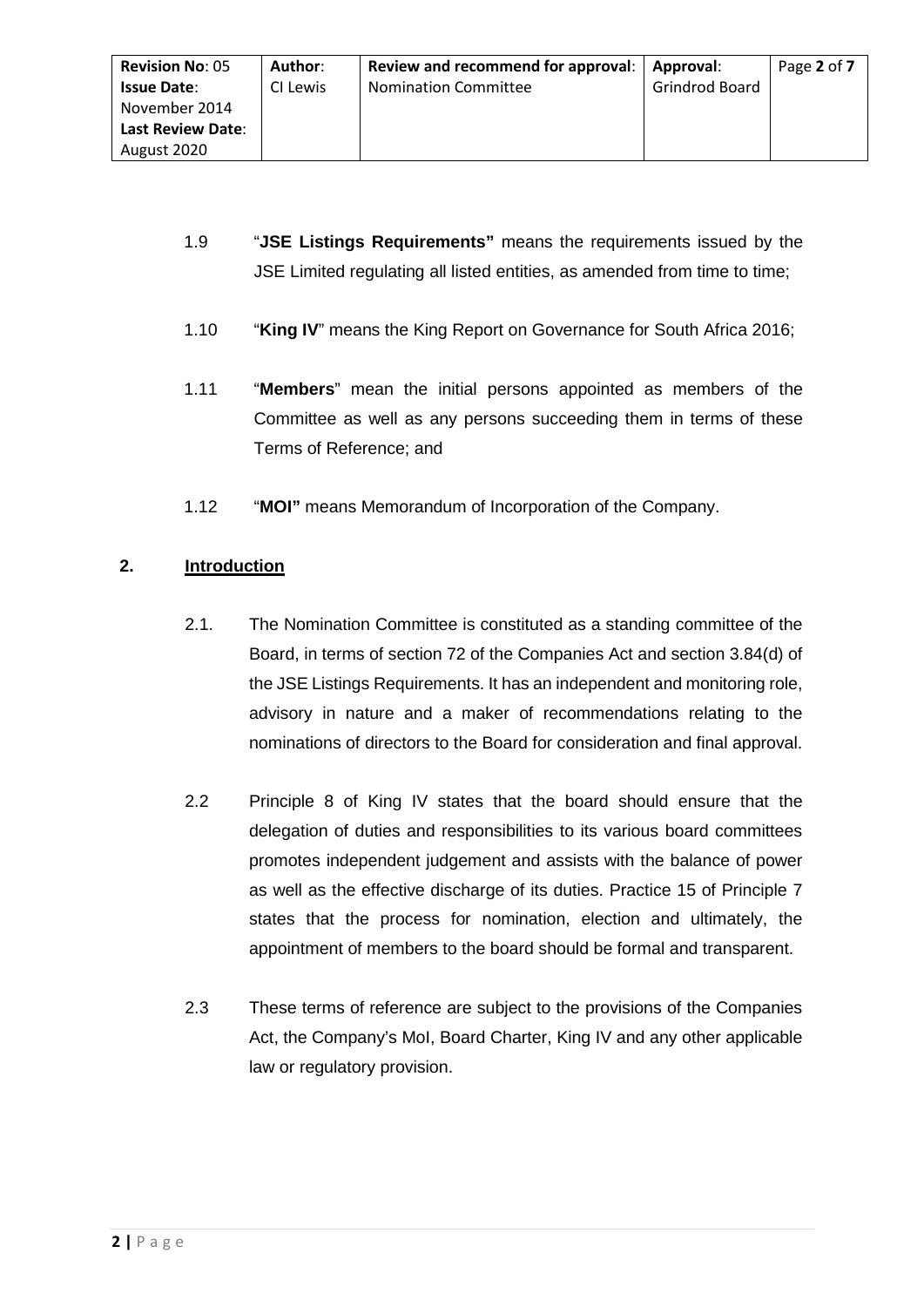2.4 The Committee does not assume the functions of management, which remain the responsibility of the Executive Directors, officers and other senior management members.

# **3. Appointment and Composition**

- 3.1 Members are appointed by the Board from amongst the Directors of the Company from time to time and shall consist of not less than three (3) nonexecutive members, the majority of which should be independent. In deliberating on the appointment of Members, the Board should give due consideration to the ideal combination of skills required to fulfil the functions of the Committee.
- 3.2 The Board shall appoint the Chairman of the Committee who shall be a non-executive director.
- 3.3 The Chairman of the Board shall not be eligible for appointment as Chairman of this Committee, but shall be a member of the Committee.
- 3.4 If at any meeting of the Committee the Chairman is absent, the remaining members present shall elect one of the members to chair that specific meeting.

# **4. Ineligibility and disqualification of members**

A person is ineligible or disqualified to become a member of the Committee if such a person is ineligible or disqualified in terms of Section 69 of the Companies Act; and if such person is not a director of the Company and who does not comply with the minimum qualification requirements as may be prescribed by the Minister from time to time.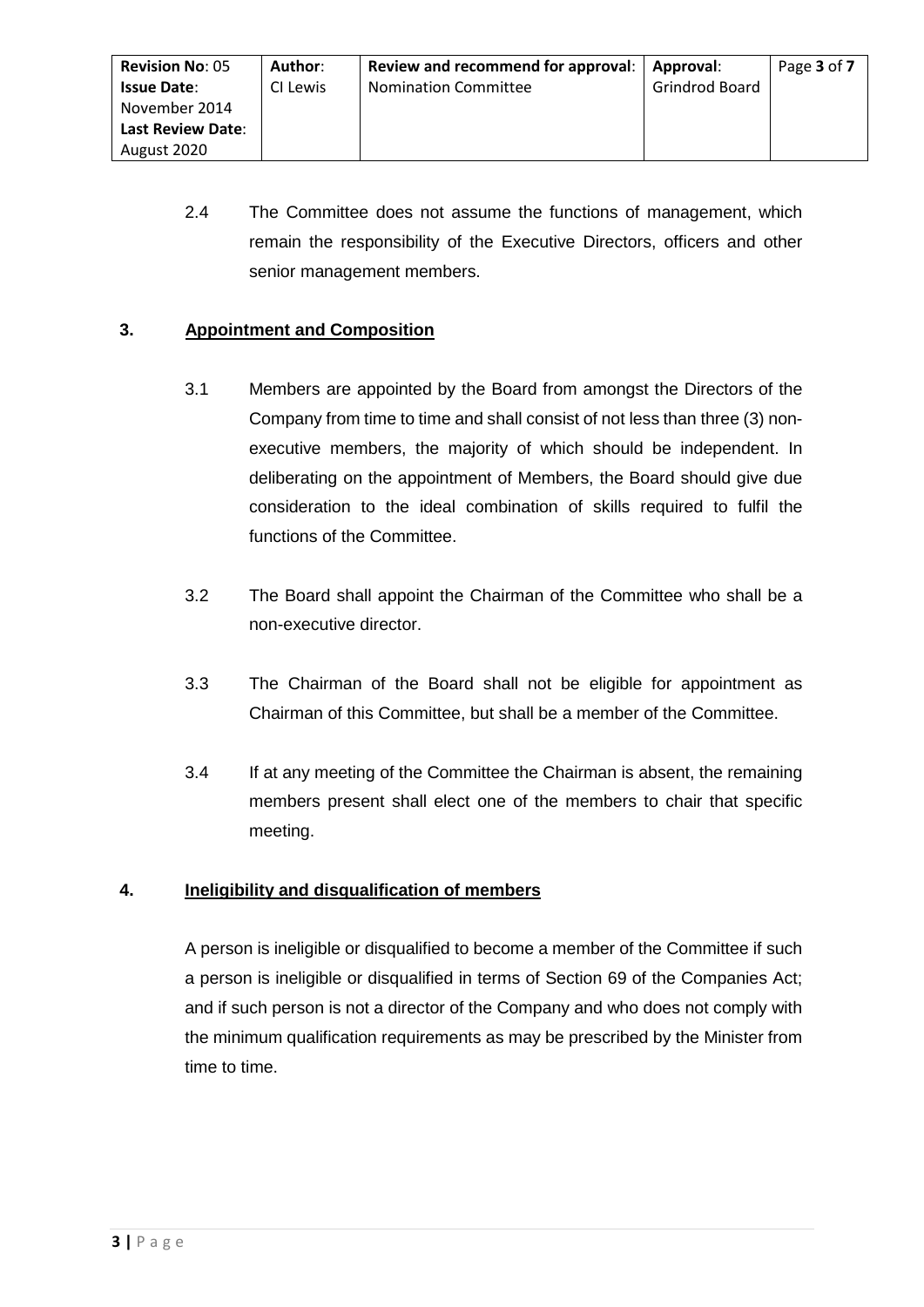| <b>Revision No: 05</b>   | Author:  | Review and recommend for approval: | Approval:             | Page 4 of 7 |
|--------------------------|----------|------------------------------------|-----------------------|-------------|
| <b>Issue Date:</b>       | CI Lewis | <b>Nomination Committee</b>        | <b>Grindrod Board</b> |             |
| November 2014            |          |                                    |                       |             |
| <b>Last Review Date:</b> |          |                                    |                       |             |
| August 2020              |          |                                    |                       |             |

### **5. Minutes of the meeting**

- 5.1 Written minutes of all meetings shall be taken, circulated to the members for correctness and signed by Chairman as a correct reflection of the proceedings at the meeting.
- 5.2 A minute book and register of all resolutions of the Committee shall be maintained.

#### **6. Tenure of the committee**

The committee will endure indefinitely, until such time as the Board may determine otherwise.

#### **7. Mandate and responsibilities**

The Committee has the following responsibilities:

- 7.1 *Nomination and appointment*
- 7.1.1 Ensure the establishment of and monitor a formal process for the nomination, election and appointment of directors.
- 7.1.2 Monitor that suitable members for appointment to the Board are identified by conducting reference and background checks of candidates prior to nomination.
- 7.1.3 Present suitable candidates to the Board, for election by shareholders to the Audit committee.
- 7.1.4 Present suitable candidates to the board for appointment to the Audit Committee in the event of a vacancy arising within 40 business days after the vacancy arises.
- 7.1.5 Present suitable candidates to the Board for appointment to any board sub-committee.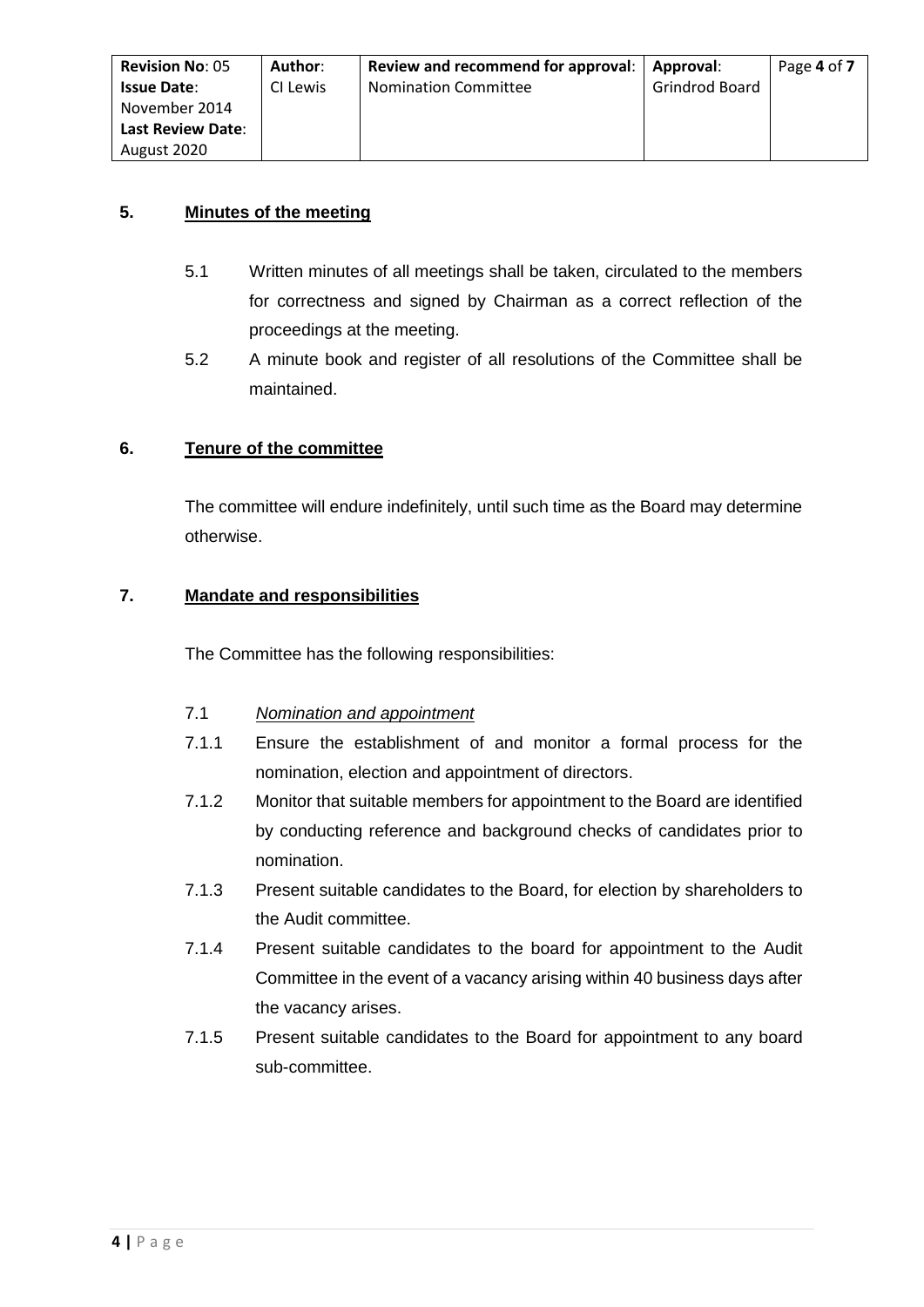| <b>Revision No: 05</b>   | Author:  | Review and recommend for approval:   Approval: |                | Page 5 of 7 |
|--------------------------|----------|------------------------------------------------|----------------|-------------|
| <b>Issue Date:</b>       | CI Lewis | <b>Nomination Committee</b>                    | Grindrod Board |             |
| November 2014            |          |                                                |                |             |
| <b>Last Review Date:</b> |          |                                                |                |             |
| August 2020              |          |                                                |                |             |

### 7.2 *Training and Awareness*

- 7.2.1 Monitor the implementation of an induction programme for new nonexecutive directors.
- 7.2.2 Monitor the development of inexperienced directors through a mentorship programme.
- 7.2.3 Monitor the development and implementation of continuing professional development programmes for Directors.
- 7.2.4 Monitor that Directors receive regular briefings on changes in risks, laws, corporate governance developments and the environment in which the Company operates.

### 7.3 *Review/Recommendations/Director Evaluation*

- 7.3.1 Consider the performance of Directors and make recommendations to the Board to take steps to remove Directors who do not make an appropriate contribution.
- 7.3.2 Recommend to the Board a replacement for the Chief Executive Officer, when necessary.
- 7.3.3 Monitor formal succession plans for the Board, Chief Executive Officer, Financial Director and Executive members.
- 7.3.4 Make recommendations to the Board for the continuation in service (or not) of Directors retiring by rotation and for Executives on fixed term contracts.
- 7.3.5 Perform an evaluation of the independence of directors, especially those with a tenure of more than nine years.
- 7.3.6 Consider the annual performance evaluations done by all board committees, the Chairman of the board and all the members of the board.
- 7.3.7 Review the composition of the board and board committees.

### 7.4 *Insurance*

7.4.1 The Committee shall monitor Director and Officer insurance to ensure that cover is maintained subject to the reasonable costs thereof.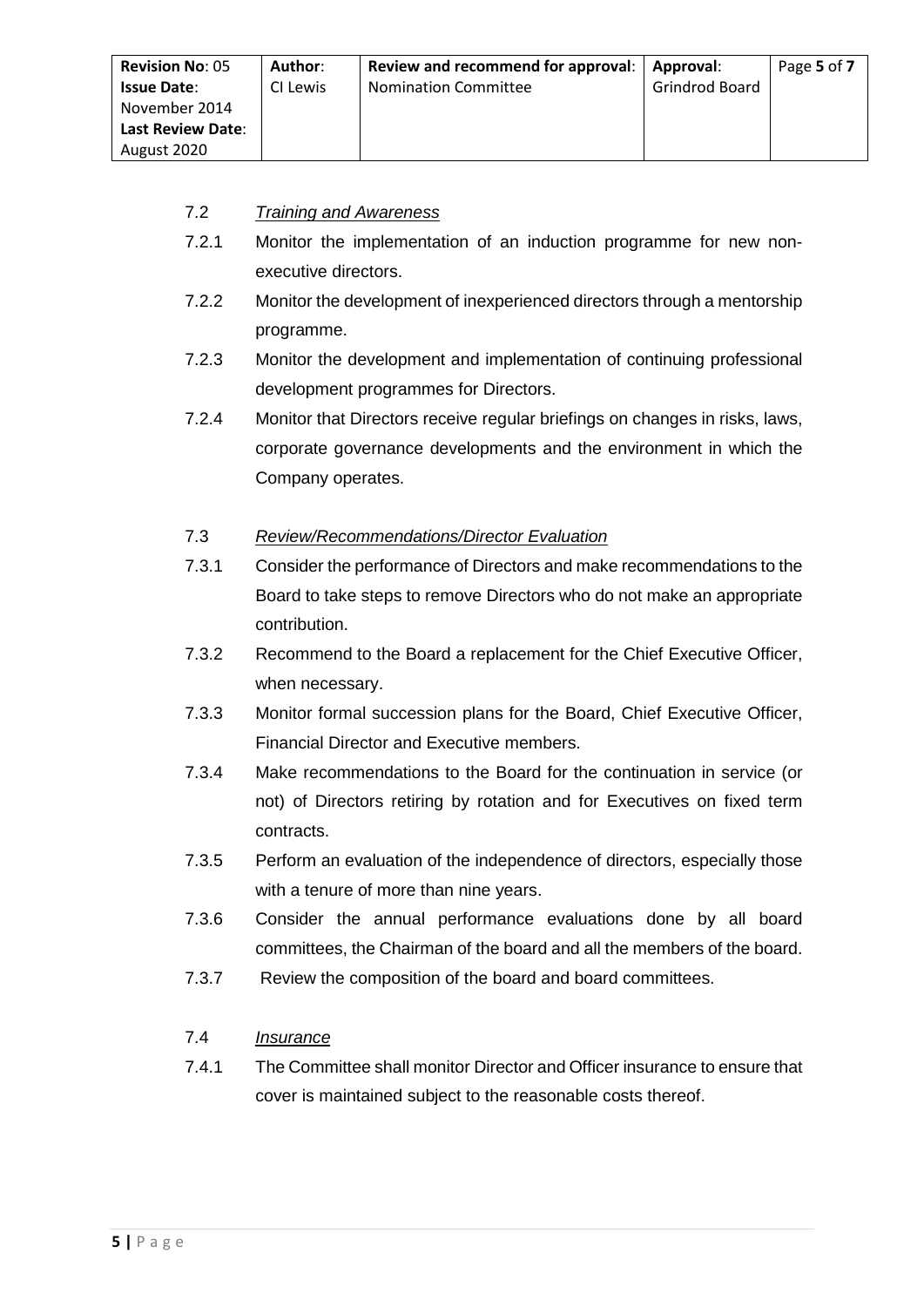#### **8. Attendance at annual general meetings**

The Chairman of the Committee or in his/her absence any one other member of the Committee shall be in attendance at the annual general meeting of the Company and shall respond to any questions relating to the work of the Committee.

### **9. Meeting procedures**

#### 9.1 *Frequency*

9.1.1 The Committee shall meet at least twice a year. Further meetings may be called by the Chairman of the Committee, the Group Chief Executive Officer or other members of the Committee or by the Board, and shall be governed by the provisions of the Company's MoI relating to meeting procedures.

### 9.2 *Quorum*

- 9.2.1 A quorum for a meeting of the Committee shall be two members present personally and no business shall be transacted at a meeting of the Committee unless the requisite quorum is present. 9.2.2 A resolution pursuant to achieving the objectives contained herein, and signed by all the members (unanimous resolution) shall be as effective for all purposes as if it had been passed at a
- meeting of the Committee duly convened, held and constituted. 9.2.3 The Group Chief Executive Officer, and relevant senior management where relevant, shall be invited to attend the meetings. No attendees shall have a vote at the meetings of the committee. Any invited attendees may be requested to recuse themselves from certain discussions.

#### **10. General**

10.1 The Committee shall on an annual basis: